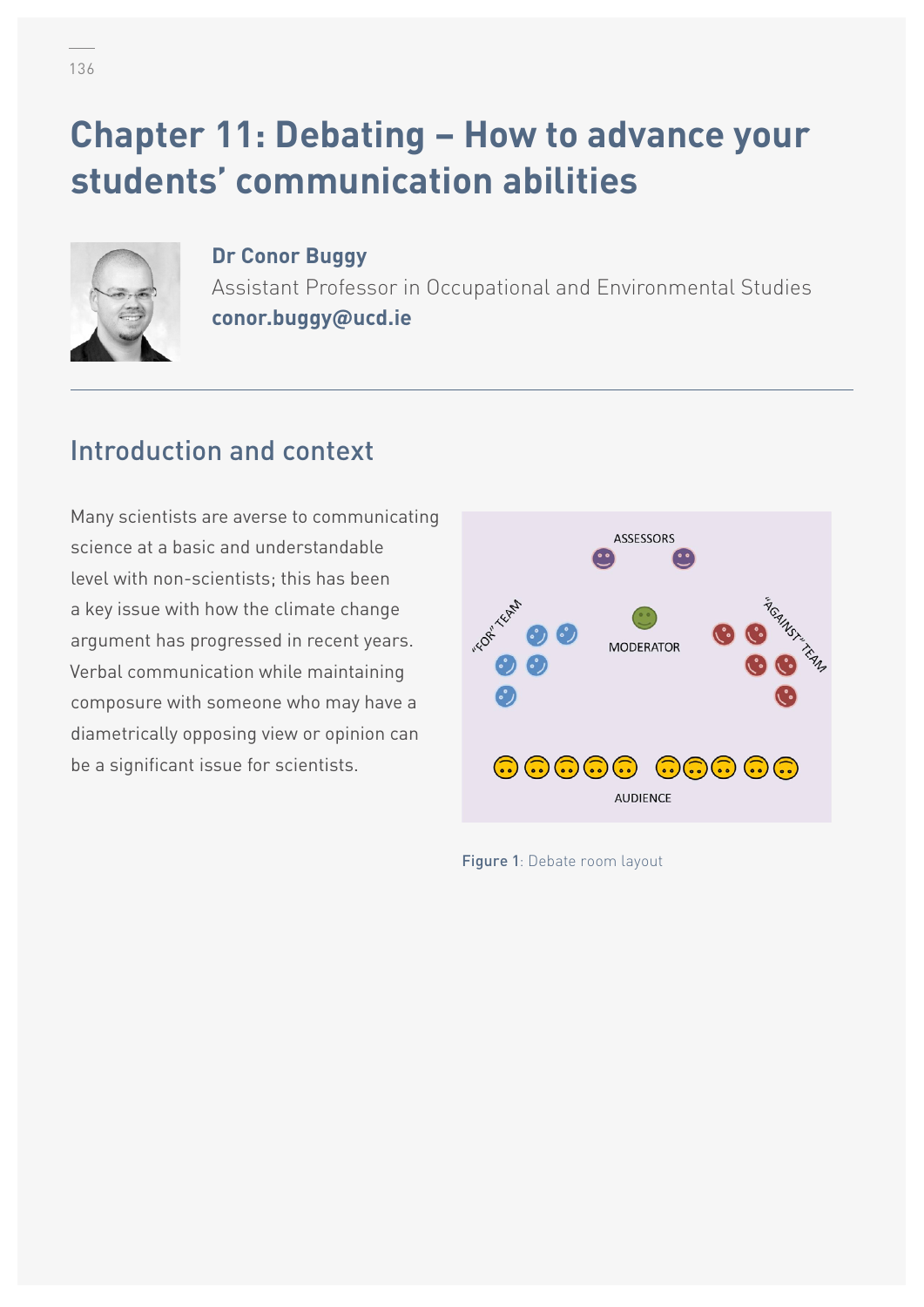| <b>Module Name</b>                           | POL41190 Climate Change and Development                                                                                                                                                                                                                                                                                                                                                                                                                                                                                                                                                                                                                                                                                                                                                                                                                                                                                                                                  |  |  |  |  |  |  |  |
|----------------------------------------------|--------------------------------------------------------------------------------------------------------------------------------------------------------------------------------------------------------------------------------------------------------------------------------------------------------------------------------------------------------------------------------------------------------------------------------------------------------------------------------------------------------------------------------------------------------------------------------------------------------------------------------------------------------------------------------------------------------------------------------------------------------------------------------------------------------------------------------------------------------------------------------------------------------------------------------------------------------------------------|--|--|--|--|--|--|--|
| <b>Universal Design</b><br><b>Principles</b> | - Equitable use<br>- Flexibility in use<br>- Simple and intuitive<br>- A community of learners<br>- Instructional climate                                                                                                                                                                                                                                                                                                                                                                                                                                                                                                                                                                                                                                                                                                                                                                                                                                                |  |  |  |  |  |  |  |
| <b>Discipline</b>                            | <b>Development Practice</b>                                                                                                                                                                                                                                                                                                                                                                                                                                                                                                                                                                                                                                                                                                                                                                                                                                                                                                                                              |  |  |  |  |  |  |  |
| <b>Level</b>                                 | <b>UCD</b> level 4                                                                                                                                                                                                                                                                                                                                                                                                                                                                                                                                                                                                                                                                                                                                                                                                                                                                                                                                                       |  |  |  |  |  |  |  |
| <b>College</b>                               | Social Science and Law (Dr. Buggy is based in the College<br>of Health and Agricultural Science but provides module<br>coordination for the module as it is jointly run between UCD and<br><b>Trinity College Dublin)</b>                                                                                                                                                                                                                                                                                                                                                                                                                                                                                                                                                                                                                                                                                                                                                |  |  |  |  |  |  |  |
| <b>Learning Outcomes</b>                     | The module is designed for all students to become conversant<br>and knowledgeable of the science of climate change. Upon<br>successful completion of this component of the module all<br>students (regardless of their abilities coming into the module)<br>should expect to:<br>- Communicate relevant global climate processes and climate<br>dynamics simply<br>Demonstrate awareness of current relevant climate and<br>development discourses and negotiations<br>Demonstrate awareness of the main organisations,<br>$\equiv$<br>mechanisms and legislative frameworks through which<br>climate change is being mainstreamed within development<br>strategies at international and national levels<br>Demonstrate an understanding of climate justice;<br>$\overline{\phantom{a}}$<br>Be able to communicate effectively to a wider audience<br>÷<br>Be able to self-reflect on how debating is a learning process<br>$\overline{\phantom{a}}$<br>in its own right |  |  |  |  |  |  |  |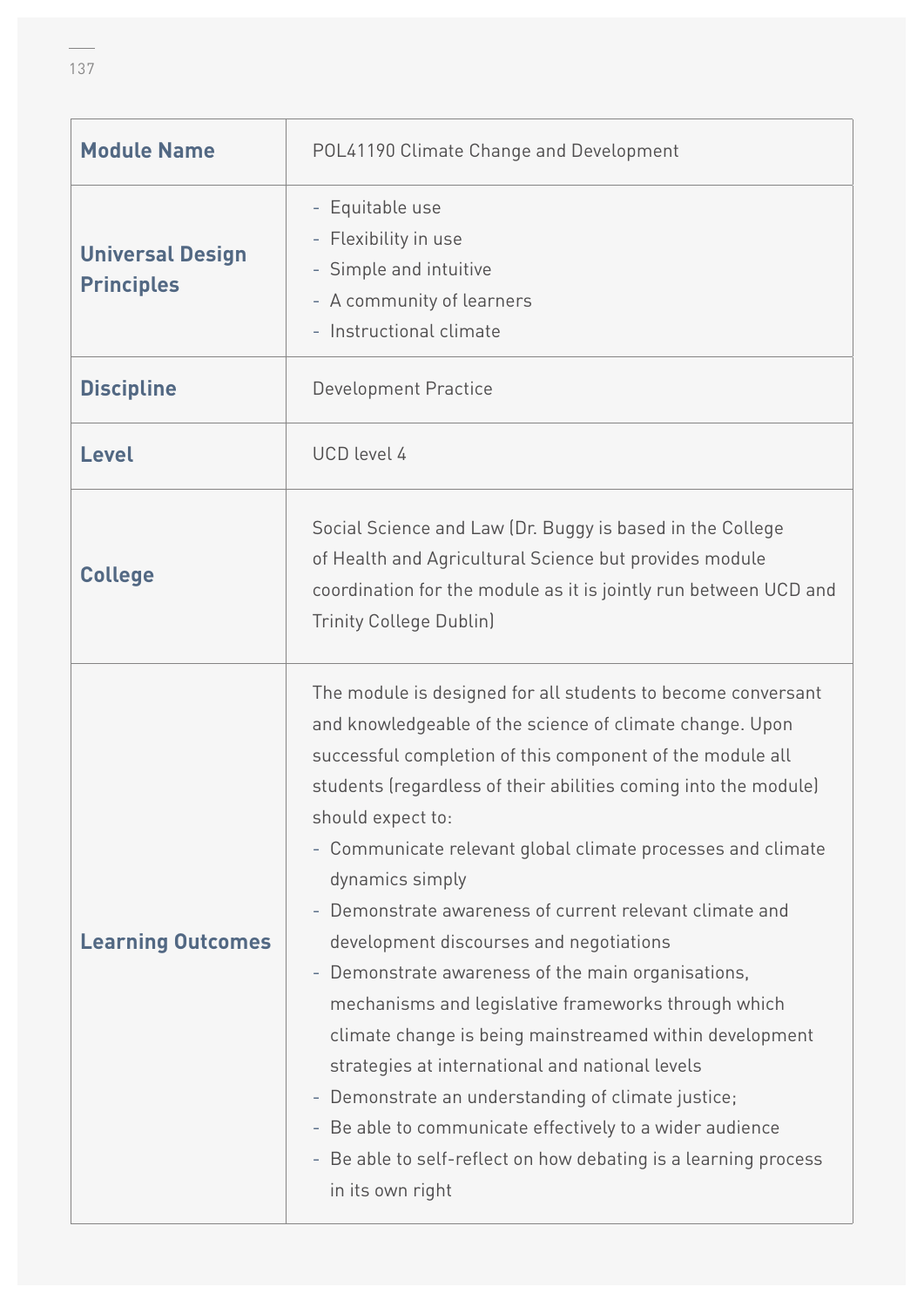# Why Universal Design for this module?

The students undertaking this module come from a wide variety of backgrounds professionally, economically and nationally and many do not have a scientific background. Ensuring that they could succeed in successfully communicating scientific information to such a sceptical audience is our primary aim for incorporating debate into the module. A secondary aim is to make the module more interesting with active participation from all students, as well as ensuring that they could use the debate learning process as a way to self-reflect on what and how they learned through the module.

When students create bodies of work for their assessment that have a specific practical purpose they are learning as they progress through them and such actions are a multisensory experience (Castley, 2006). In this regard incorporating the communication mechanism of debating into the assessment strategy, the learning becomes such an experience. Through active learning in a debate scenario that has a specific purpose, students directly discover how knowledge can be utilised, and that through observation of knowledge in action the student does not have to rely on their lecturer's knowledge (Jenkins et al., 2003).

This class exercise (half day) is a summative form of assessment that leads to a selfreflection assessment for all students. The debate is held on the last day of the module (an intense two week 5 credit module) and is used to demonstrate the student's knowledge of the climate change science they have learned as well as how to effectively communicate climate change information which is often a contentious issue with climate change "deniers". The debate performance is assessed and the self-reflection of the learning process is also assessed (10% for each; 20% of the module grade).

Incorporating a formalised debate into the module as a specified learning activity that is part of the assessment allows all students the opportunity to practice communication of scientific facts regarding climate change to a wider audience. This is useful when one considers that as professionals they may be required to communicate to those that are sceptical of the science of climate change and deny that it is taking place and/or is a result of the actions of man.

The debate instruction is designed to be simple, straightforward and accessible by all students in the class that come from a wide array of educational, professional and national backgrounds with a diverse range of abilities.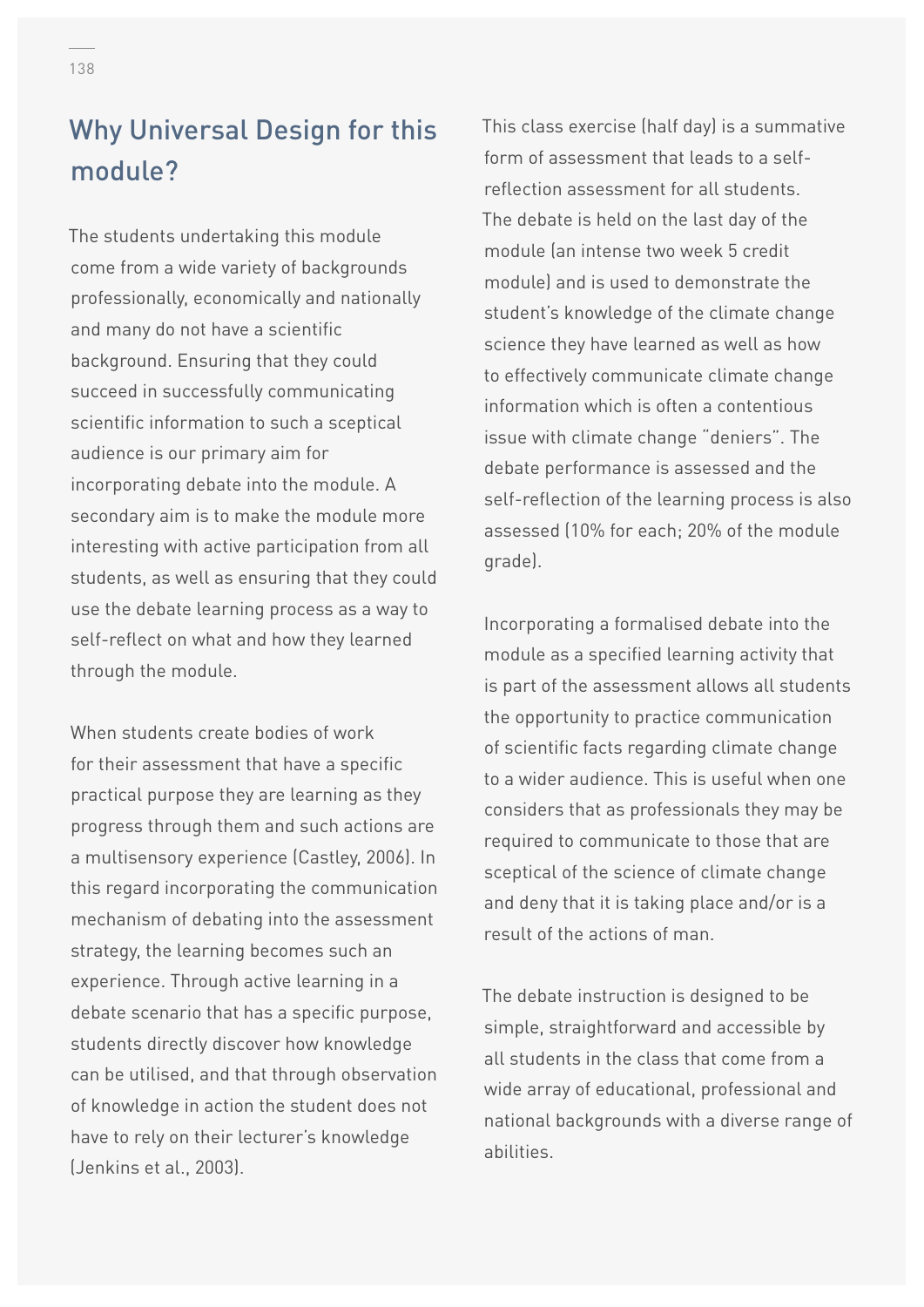### Debate protocol

Communication is key to understanding many scientific concepts including climate change. While in a class room setting we can discuss aspects of the scientific and social aspects of climate change in what can be considered to be non-confrontational and safe environments, in the real world communication does not take place under such ideal conditions. Emotions and passions can run high while attempting to transfer knowledge or merely get a point across. Scientific argument can become muddied and diluted as differing agendas take precedent and jostle for position.

#### **Acrimonious dialogue**

Often times we find ourselves in situations where we do not have enough time or resources to make a significant argument during a debate or dialogue. Sometimes we are on the periphery of an argument that we cannot input much to, but can judge the argument none the less. Please remember that during a debate even when you think your comment is not worthy of interjection, it will further stimulate the debate in ways you may not understand in advance. That is the whole point of the evolution of a communication process.

#### **The debates**

The class will take part in four distinct debates and will be split accordingly into different groups. The groups will rotate through the debates and take on different roles during each debate.

In any of the three debates the class groups will take on one of these categories:

- "The For" Group
- "The Against" Group
- "The Questioning Audience"

Eight groups will be allocated on the second Monday of the module.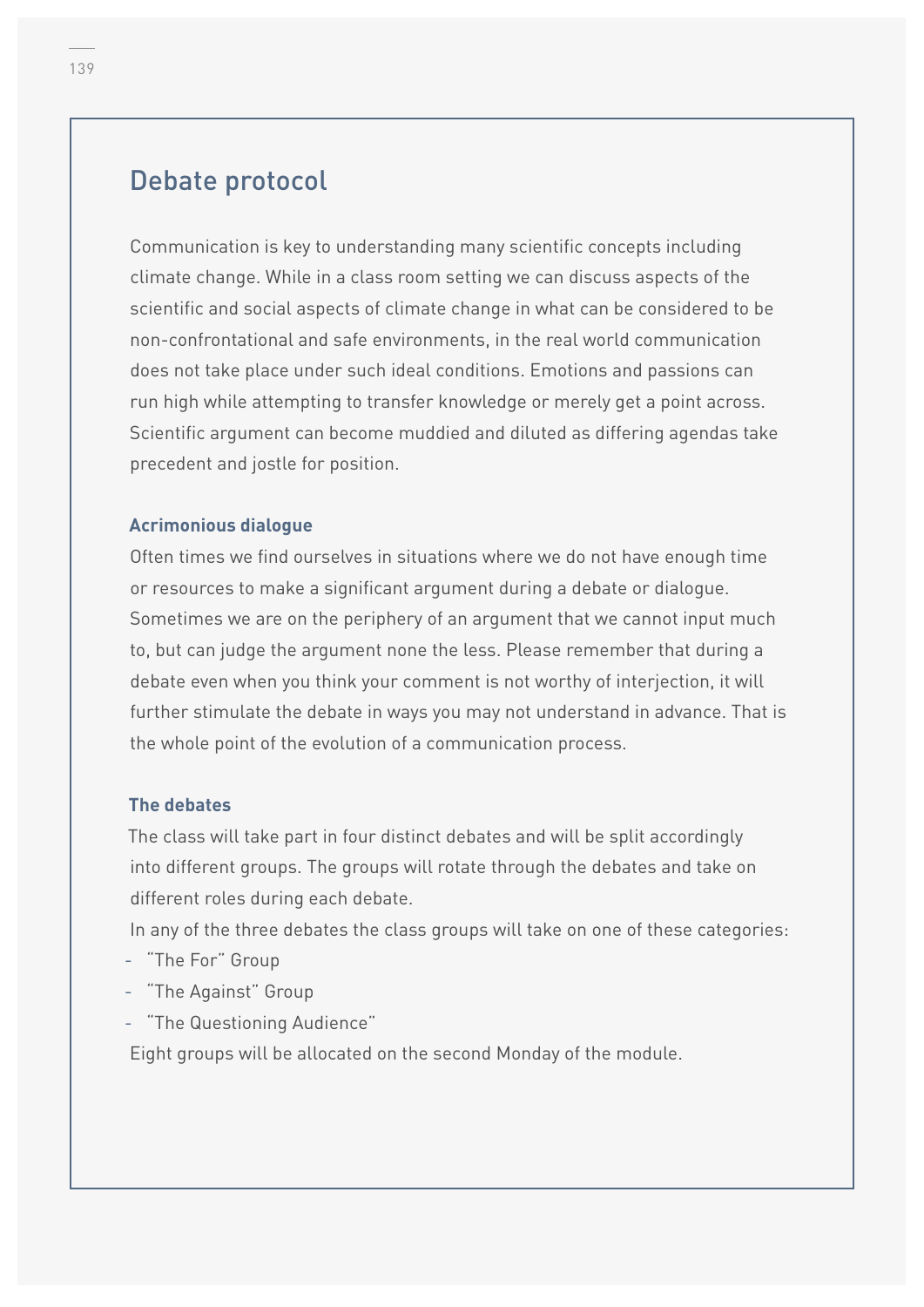So during the three hours of debating, each group will have a chance to take on these roles. Each team must nominate a spokesperson to present a 5 minute team position. A coin toss will determine which team goes first in each debate. Each team can have a 2 minute rebuttal after both teams have presented their initial 5 minute team position. The rebuttal can be by any team member. There will then commence the questions from the audience. In the interest of fairness, no presentation slides will be allowed, this debate will entirely be through verbal communication.

After each question from the audience a single member of the team that is questioned (whoever from the group that considers they can answer most effectively) must answer and the corresponding team must provide a rebuttal.

Each member of the audience must provide at least one question. At the end of the answering of the question the audience member must state which group they consider provided the better answer and why. Questions are permitted for thirty minutes.

For each debate one student from "The Questioning Audience" must volunteer to moderate the debate.

Three members of the academic faculty will be the assessors and will grade each student based on their overall performance throughout the three hours. All three academics may interject as they desire during the course of the debate to add professional perspectives to the debate. The three academics will determine vote with the class to determine the winning side in each debate.

#### **Debate topics**

The range of debate topics will be provided on BlackBoard and the class can vote via an online discussion forum on the four chosen topics.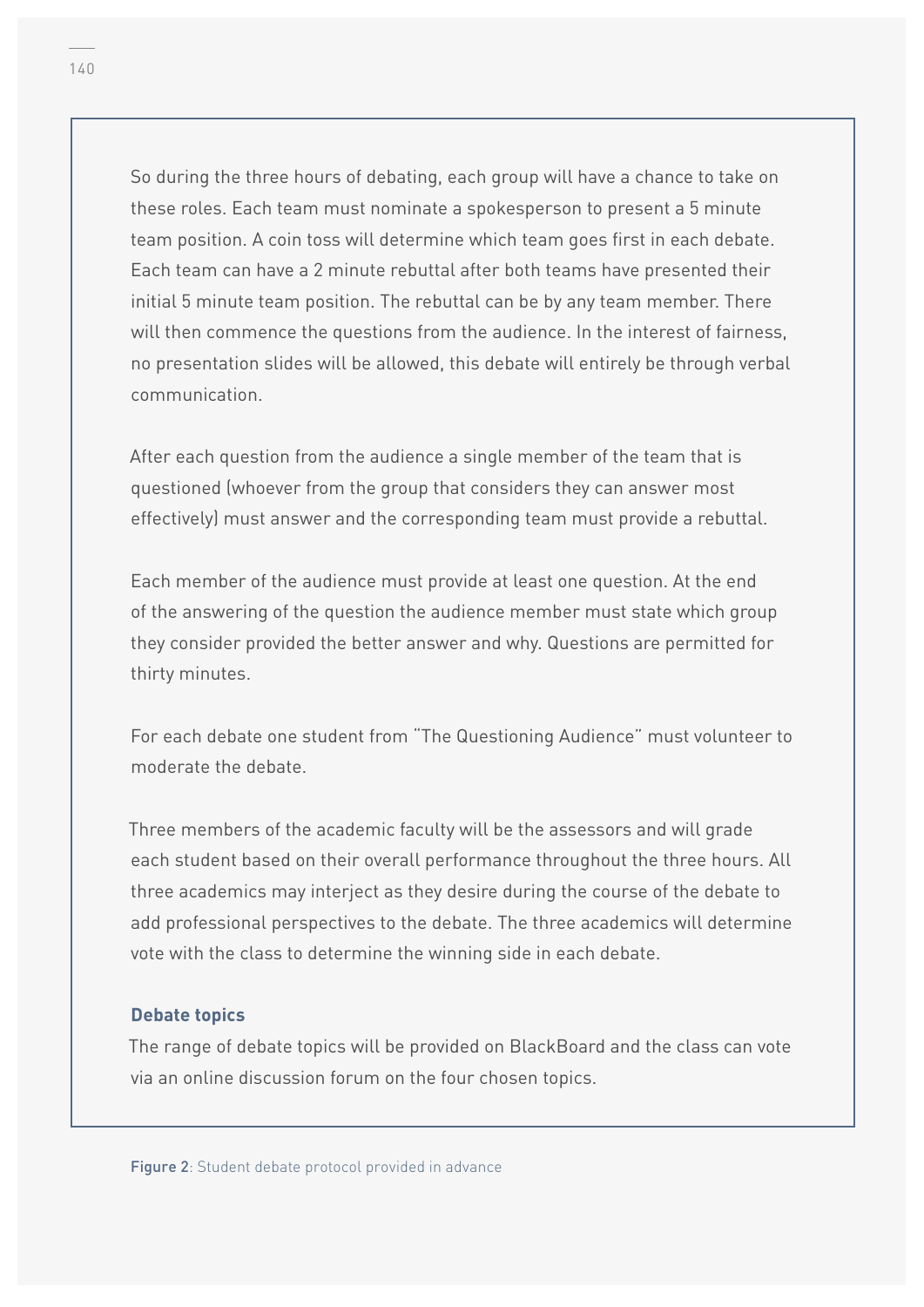The debates are for all students working together to prepare and then communicate both individually and as teams during the debate process. This helps to create a productive and positive **Community of learners**. Students vote on debate topics in advance in the online learning environment so they direct the topics they wish to debate. The debate is moderated by three faculty members and occasionally guest academics interested in communication exercises in teaching and in conflict resolution. The debate process takes place in a relaxed and convivial **Instructional climate** but students are impressed upon by their faculty on the expectations for good verbal communication and how to utilise it professionally to effectively engender change.

### Design and implementation

When approaching a module design from the outset, irrespective of the delivery innovations, it is the assessment of student's learning which often proves most problematic (Savin-Baden and Major, 2004; Schwartz et al., 2001). Gaining student "buyin" to any assessment is also a significant factor in how a student responds, while also ensuring that the assessment strategy the students "buy-in" to is aligned with the learning outcomes (Biggs, 2003; North, 2016).

Prior to the commencement of the module students are informed that the concluding day of the module will be one for discourse in the morning and debate in the afternoon. Students are thus prepared for this process well in advance. At the half way point in the module students are provided with a range of potential debate topics in an online discussion forum in a learning management system (e.g. BlackBoard or Moodle). For this module eight arguments were presented for the students to choose from allowing for **Flexibility in use**. Students as a class then are required to discuss and decide which four topics are to be debated. Potentially a vote can be conducted using an online voting tool such as GoogleDocs or Doodle.

Two days before the debate students are randomly selected into groups for each debate regardless of their gender, level of ability, educational or national background. They are placed into three groups for each debate: "FOR", "AGAINST" and "AUDIENCE". Each group has instructions for participation in the debate in the overall debate instructions provided at the start of the module (as seen in Figure 2) making the process as **Simple and intuitive** as possible. Students thus have 48 hours to prepare for the debate and the roles they must undertake. Each student has at least two roles; being in a debate team or being part of the audience.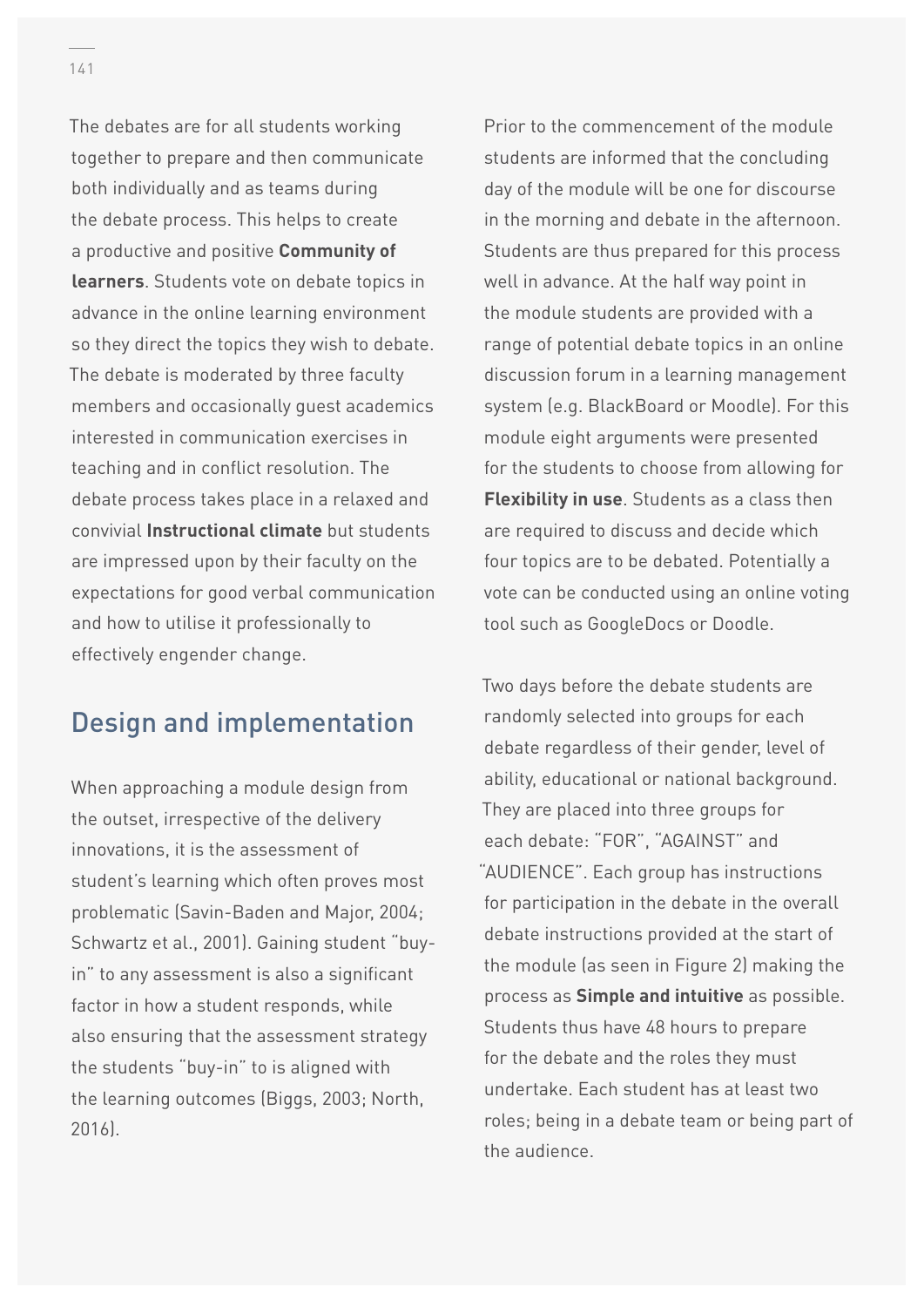This allows for **Equitable use** in the distribution of tasks and learning opportunities. The third role is that of voluntary moderator from the audience. Each role is defined in the debate protocol (Figure 2).

The debate should be assessed by a minimum of two faculty members that lecture within the module or are at least familiar with the module and/or the student cohort (Figure 3). The faculty members must commit to a full day of interaction with the students (discourse and discussion in the morning and debate in the afternoon).

### Debate assessment

Students were graded on their participation in the debate (10% of the module) via a score sheet (Figure 4 Criteria for grading). Each faculty member acting as an assessor must grade individually. Immediately subsequent to the debate all faculty members convene to compare their assessment and arrive at a grade for each individual student (Figure 5 Debate Score Sheet).

Figure 3: Procedure for assessing the debate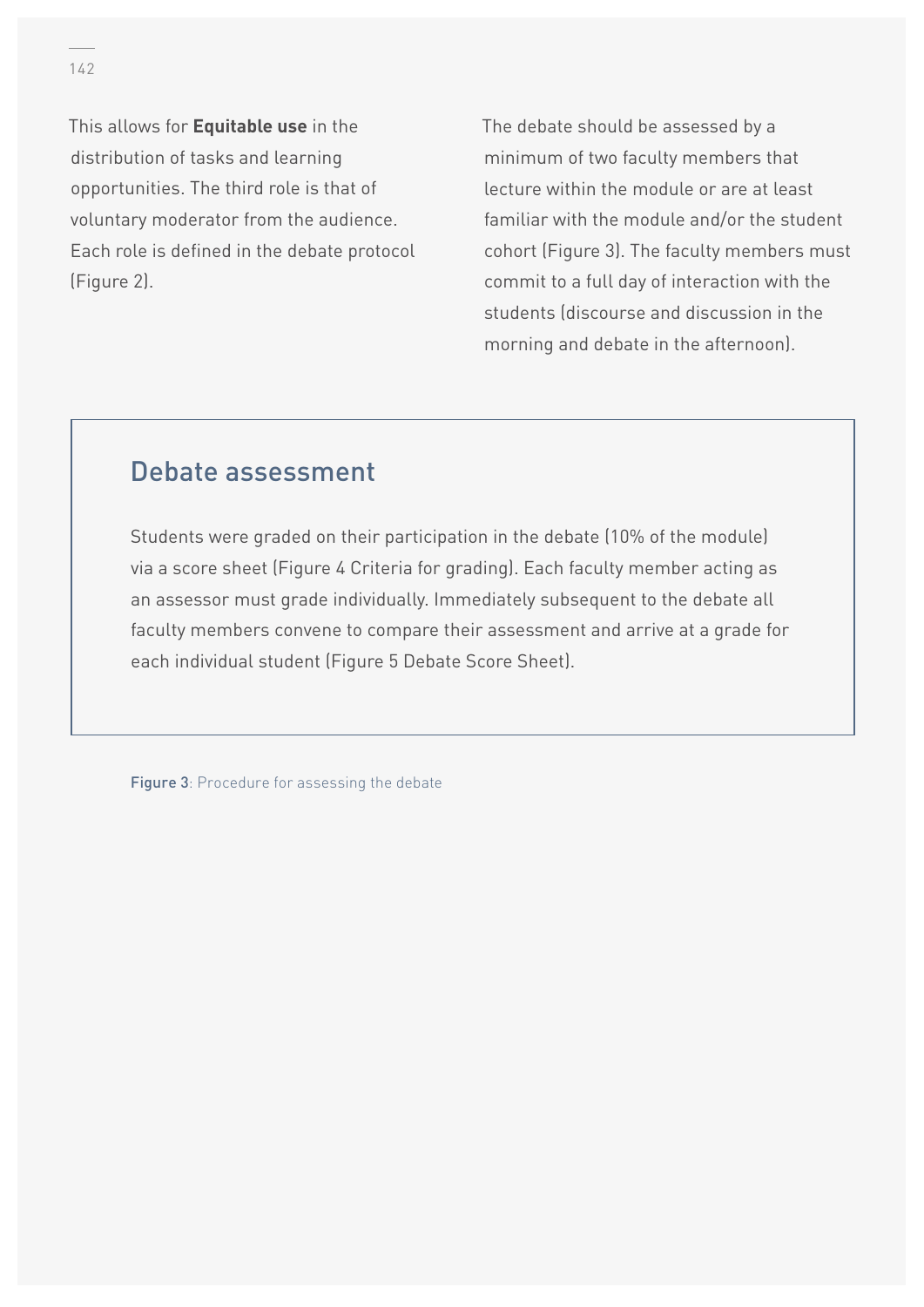Each of the four debates is 45 minutes in duration. Students must rotate positions in the room after each debate. Figure 1 outlines the layout for the room so it is essential that the debate is conducted in a room that can be reconfigured relatively easily. All students must be visible to each other, so the debate teams must be

in staggered formation – in this fashion no student can hide behind another. The faculty members should be outside of the triangle formed between the two teams and the audience. Figures 4 and 5 outline the grading criteria and score sheet utilised by the faculty members for assessment.

### Grading criteria

- **1.** Did the student present the opening statement? **Yes / No**
- **2.** Did the student present the rebuttal? **Yes / No**
- **3.** Did the student present the closing statement? **Yes / No**
- **4.** Did the student volunteer to act as a Moderator? **Yes / No**
- **5.** Did the student answer a question posed by the audience? **Yes / No (indicate how many)**
- **6.** Did the student ask a question while being in the audience? **Yes / No (indicate how many)**
- **7.** Did the student ask a question of the opposing team? **Yes / No (indicate how many)**
- **8.** Did the student answer a question from the opposing team? **Yes / No (indicate how many)**

Figure 4: Criteria for Grading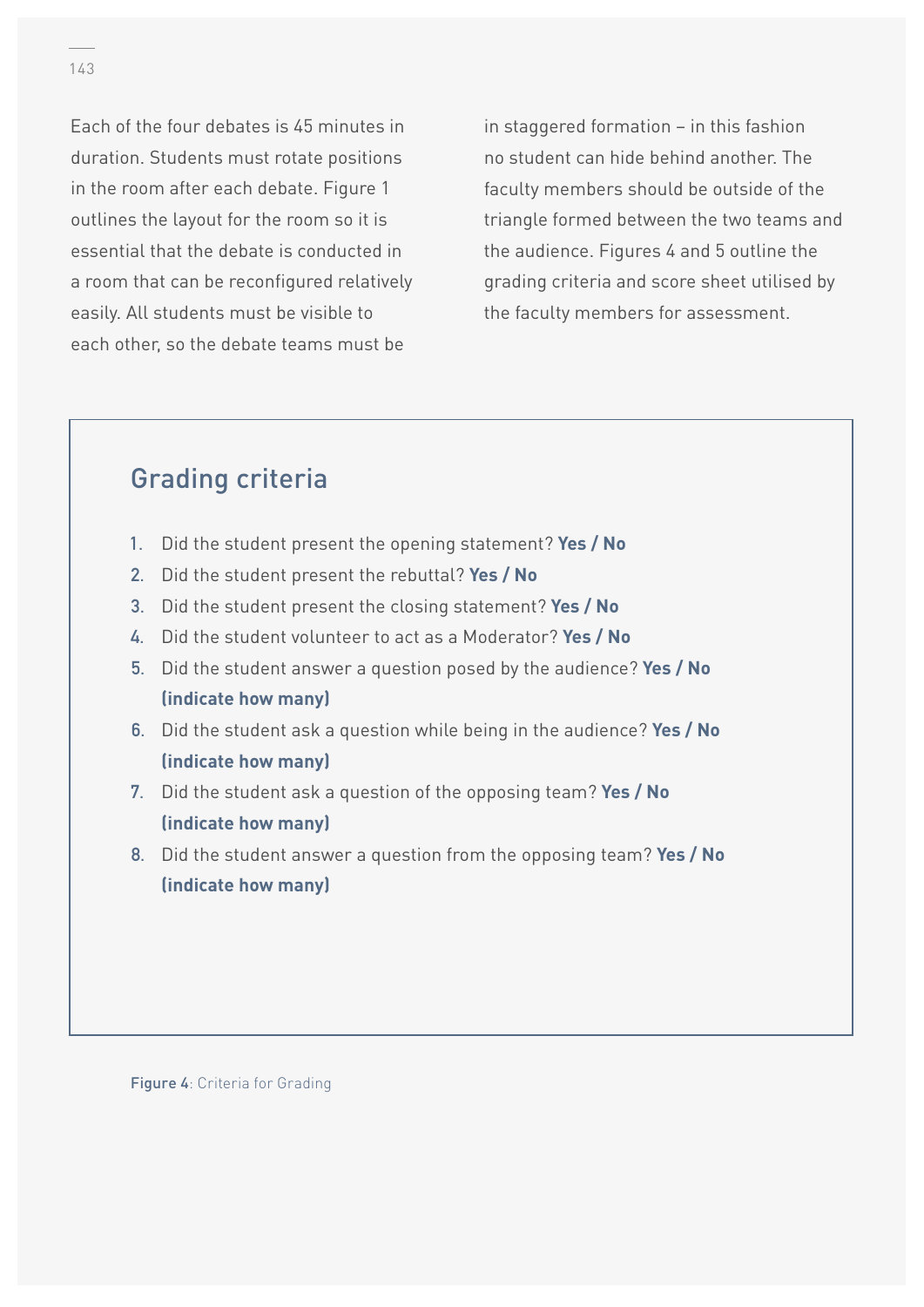| <b>Student</b> | $\mathbf{1}$   | $\overline{2}$ | $\overline{3}$ | 4            | 5              | $\boldsymbol{6}$ | 7            | 8            | <b>Comments</b>                                                                                                                                                                                                                                                                                    | <b>Score</b><br>$\left($ out of 10 $\right)$ |
|----------------|----------------|----------------|----------------|--------------|----------------|------------------|--------------|--------------|----------------------------------------------------------------------------------------------------------------------------------------------------------------------------------------------------------------------------------------------------------------------------------------------------|----------------------------------------------|
| <b>John</b>    | Y              | $\overline{N}$ | $\mathsf{N}$   | $\mathsf{N}$ | $\overline{2}$ | 3                | $\mathbf{1}$ | $\mathbf{1}$ | John had a strong opening<br>statement and posed a<br>question to the opposing<br>team while also answering<br>questions. He participated<br>as an audience member.<br>His answers deviated from<br>the team message.                                                                              | 7.0                                          |
| Jane           | $\overline{N}$ | $\mathsf{N}$   | Y              | Y            | $\Omega$       | $\Omega$         | $\Omega$     | $\Omega$     | Jane made very little<br>contribution to the debate.<br>She did not pose questions<br>or answer any either within<br>the debate or when she<br>was in the audience. Her<br>rebuttal was her only<br>contribution and it was<br>weak. She did however<br>act as moderator for the<br>second debate. | 4.5                                          |
| <b>Chris</b>   |                |                |                |              |                |                  |              |              |                                                                                                                                                                                                                                                                                                    |                                              |
| <b>Mary</b>    |                |                |                |              |                |                  |              |              |                                                                                                                                                                                                                                                                                                    |                                              |
| <b>Ben</b>     |                |                |                |              |                |                  |              |              |                                                                                                                                                                                                                                                                                                    |                                              |

Figure 5: Debate score sheet (two example students filled in)

 $\overline{\phantom{a}}$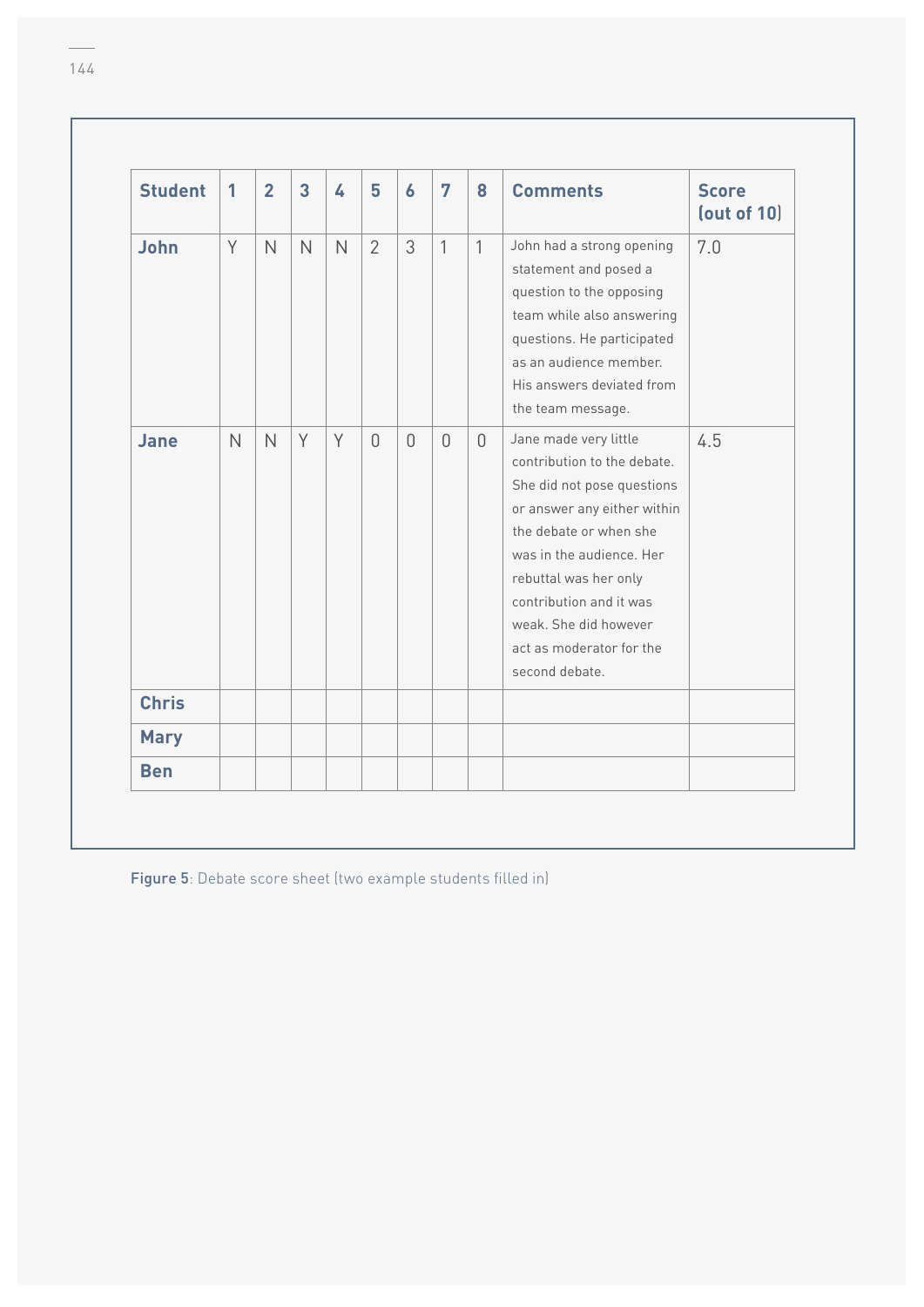At the commencement of the morning discourse and discussion session the Module Coordinator discusses the process of self-reflection for autonomous learners and then directs the student to review the selfreflection instructions and accompanying example that are provided on the learning management system. A self-reflective essay is submitted by the students 48 hours after the debate and is graded

(10% of the module) with the provision of feedback. Figure 6 shows some of the instructions provided to students on this exercise. Students are also provided with specified learning activities to assist them in understanding more about self-reflective writing (please refer to the writing resources for students in the References and resources section of this chapter).

### Debate self-reflection

#### 500 words ± 100 words

Comprising of a brief introduction, a review of personal experience in the debate preparation and process, your self-realised strengths and weaknesses that were apparent during the process, and a conclusion of what you took from the whole debate process as a form of communication.

#### **Purpose of self-reflection**

A great deal of your time at university will be spent thinking; thinking about what people have said, what you have read, what you yourself are thinking and how your thinking has changed. It is generally believed that the thinking process involves two aspects: reflective thinking and critical thinking. They are not separate processes; rather, they are closely connected.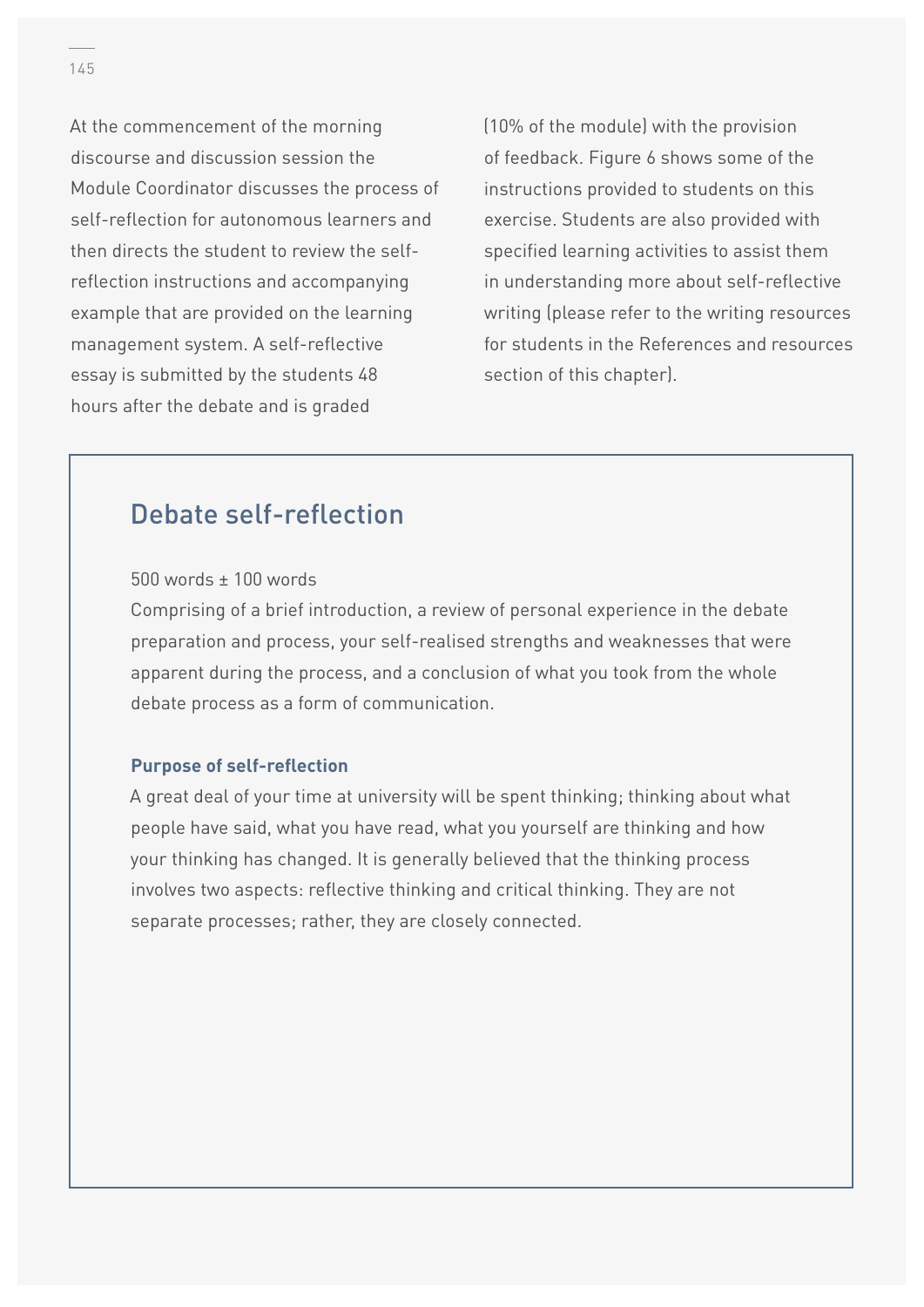#### **What is reflective writing?**

Reflective writing is:

- your response to experiences, opinions, events or new information;
- your response to thoughts and feelings;
- a way of thinking to explore your learning;
- an opportunity to gain self-knowledge;
- a way to achieve clarity and better understanding of;
- what you are learning;
- a chance to develop and reinforce writing skills; and
- a way of making meaning out of what you study.

Reflective writing is not:

- just conveying information, instruction or argument;
- pure description, though there may be descriptive elements;
- straightforward decision or judgement (e.g. about whether something is right or wrong, good or bad);
- simple problem-solving;
- a summary of course notes; and / or
- a standard university essay.

#### **How to write self-reflectively**

There are many techniques which can be utilised, but at its most basic you should be able to:

- Describe what happened;
- What was your role?
- What feelings and perceptions surrounded the experience?
- How would you explain the situation to someone else?
- What might this experience mean in the context of the module?
- What other perspectives, theories or concepts could be applied to the situation?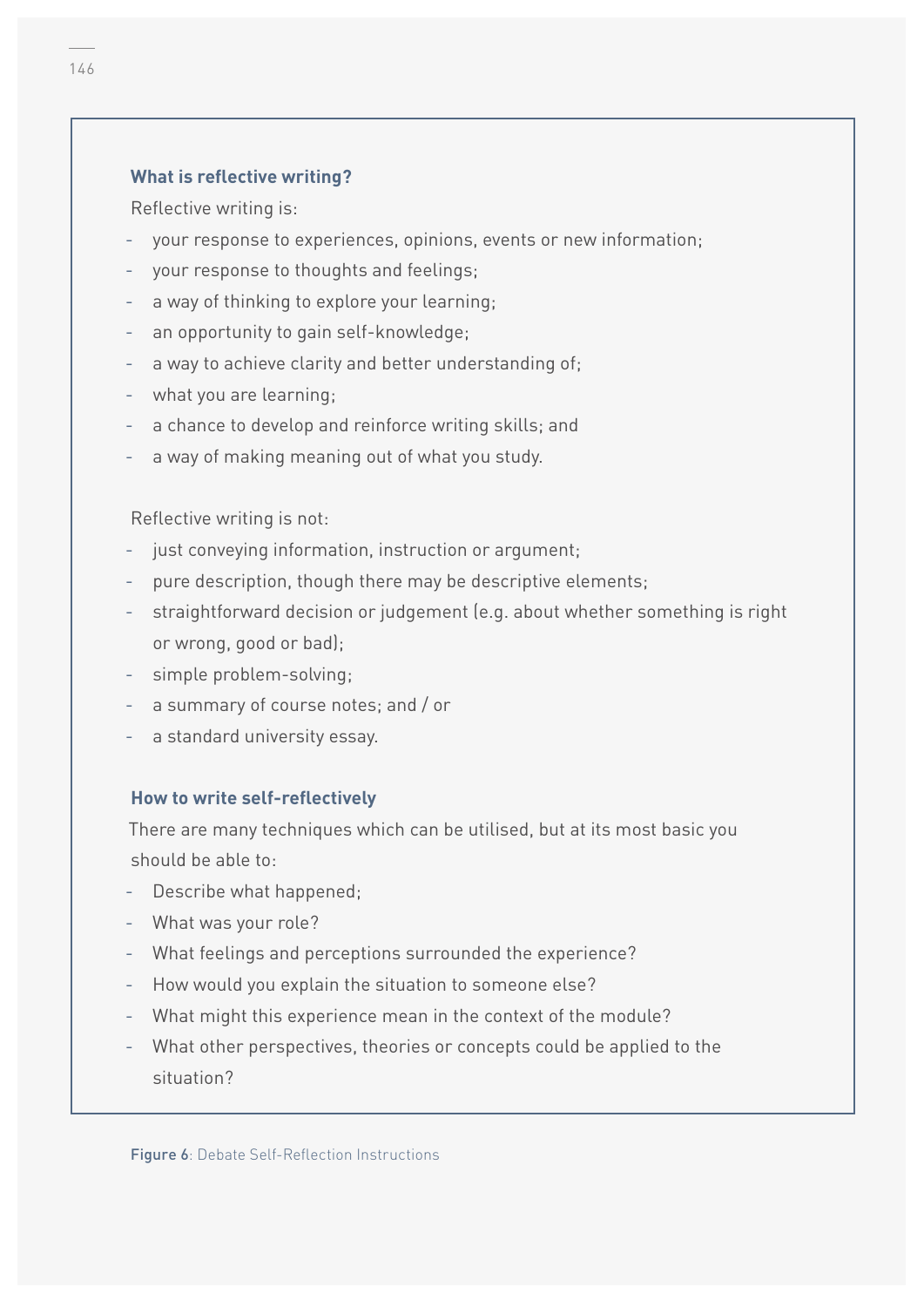# Results: how we know it worked

Based on the participation, the grading process and the comments received in feedback for the debate and self-reflection, the debate process maps with the learning outcomes for the module very effectively:

- Students understand the value of verbal discourse but also of self-reflection;
- Students understand that they must be able to communicate effectively at all levels and with people with opposing opinions and attitudes;
- Students understand the value of selfreflection of the learning process rather than just solely on the knowledge they accumulated in the process; and
- Comments received from the student during evaluation and via email after the module were enthusiastic and all enjoyed it as a learning experience.

Lessons learned include ensuring that all necessary instruction is clear, unambiguous and provided well in advance, that it is a gradable component of the module (the first time the debate was held in 2013 it did not go as planned nor was it graded so students did not participate fully) and that students have a say in the debate topics so that they can self-direct the learning process.

### Advice for implementation

This process has been implemented in another module as a non-gradable component with adult learners – it is effective as a mechanism for learning, and enjoyed by them – but they really need to know the value of it professionally in advance. So bringing in external experts from professional bodies to moderate and discuss the process of verbal discourse with them has proven valuable.

Having all of the instructions prepared well in advance and a sequence of learning prepared for the students over the course of the module building up to the debate is essential – if it is a gradable component it should be held at the very end of the module after all of the learning materials have been provided. Also some discussion with the students on the merits of debating and providing them with a purpose for the exercise is critical to get buy in from them. Having the assessment in between 20 and 30% gives the students incentive to take part but doesn't foster nervousness amongst students that may consider themselves weak or afraid to speak up which they would be if the assessment was a higher value.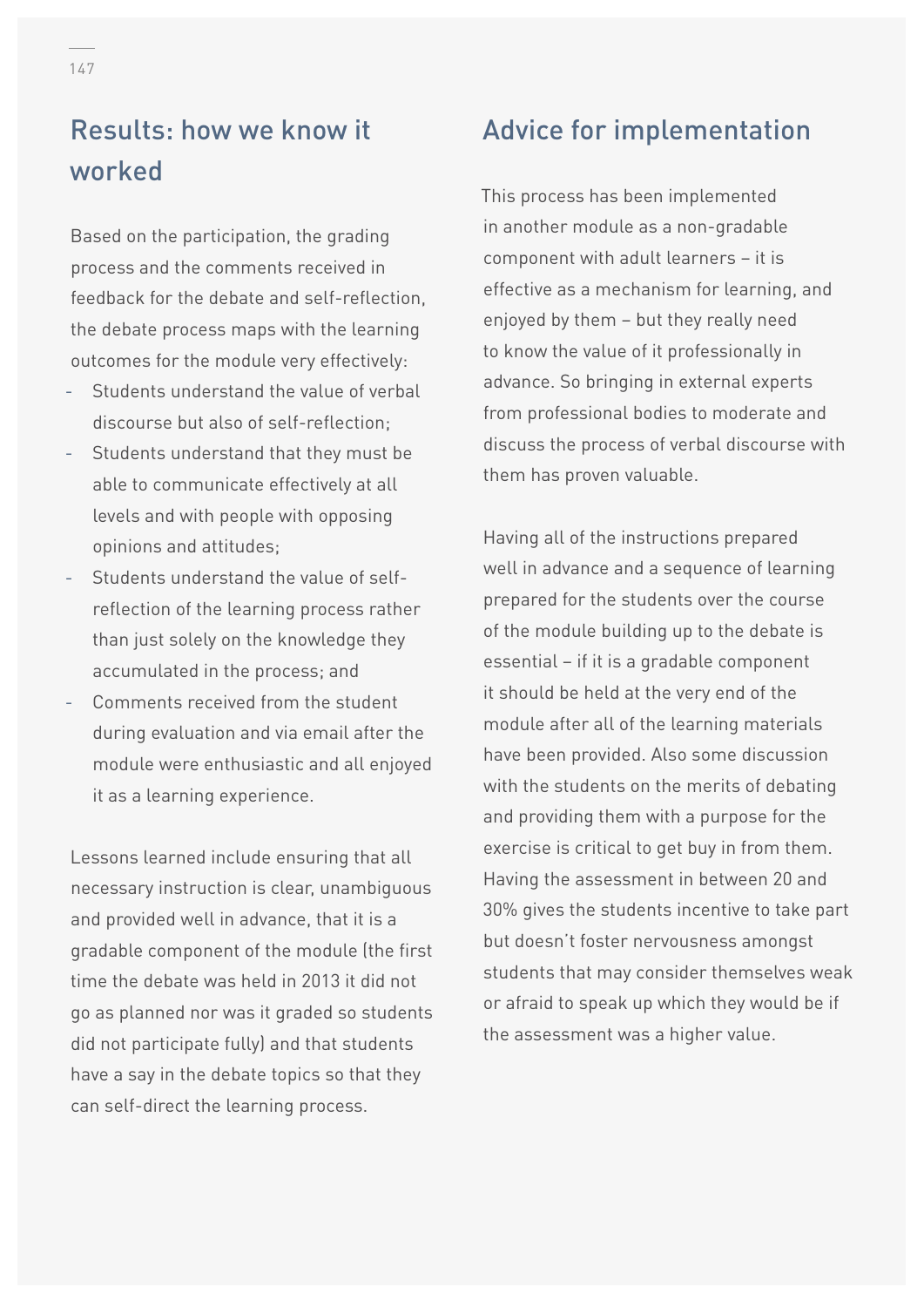"In terms of personal growth and learning, this debate was a beneficial exercise as it stimulated informed discussion within the class, both during the debate and in preparation of it. It gave us the opportunity and space to organize and articulate our thoughts, concerns and questions cogently."

#### **RUCHIKA MATHUR**

2015 Masters in Development Practice Student

"While undertaking the Climate Change debate, our team were tasked with putting forward an argument as to why all energy and resources should be allocated to tackling reductions in carbon dioxide emissions while completely ignoring the effects of methane and nitrous oxide on the phenomenon of anthropogenic climate change. While putting forward such a polarised and necessarily rigid argument was certainly a challenge, it was also a very useful and practical challenge in order to see how one can strategically shape a message to suit your needs while essentially ignoring or discrediting other important elements of the debate (in this case the effects of other greenhouse gases on global warming)."

#### **PAUL CARR**

2016 Masters in Development Practice Student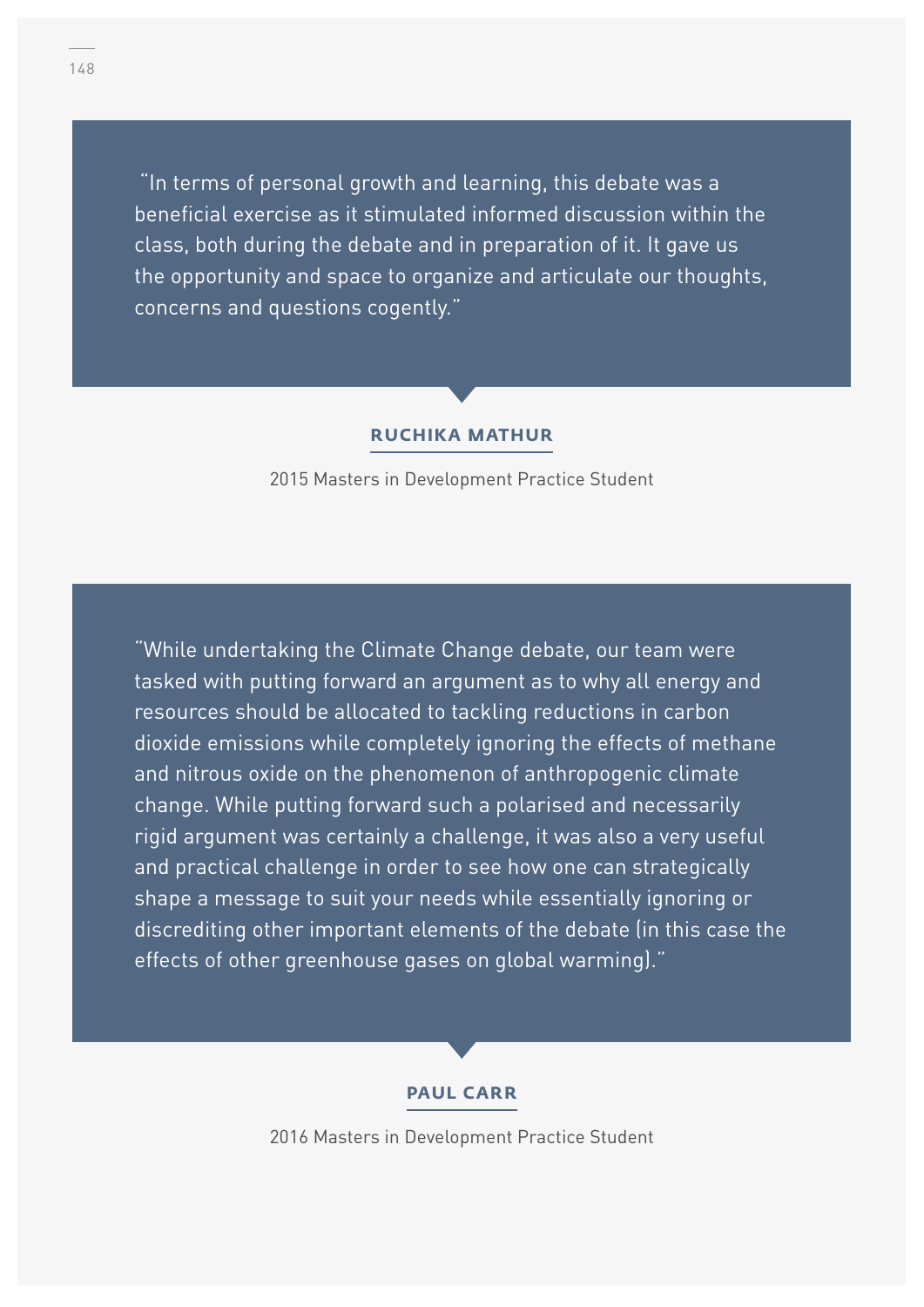"All in all, it was an interesting experience. It was a rather short process from start to finish and it was much more relaxed (and couldn't have been otherwise in my case) than previous, long-drawn stressful debates. I must confess I enjoyed more being audience for the other two debates, though, only if because theirs were topics that were very controvertible (crazy, even) and that was fun to play along. Ours was more serious, more in tone with what I would truly ask myself where I stand."

#### **MARIA DEL SOL**

2016 Masters in Development Practice Student

2017 Masters in Development Practice Student Kelly Williamson – "I found the debate to be an excellent exercise, for both critical and reflective thinking. I learned a lot about how to formulate a good argument and how to listen carefully to the opposition's arguments (within my group, during preparation, and from my opponents during the debate.) It helped that I was in agreement with the statement that our team was arguing for, but I realized that my bigpicture mentality brought a lot to the table and was complimented well by my teammates practical, real-world inputs."

#### **KELLY WILLIAMSON**

2017 Masters in Development Practice Student